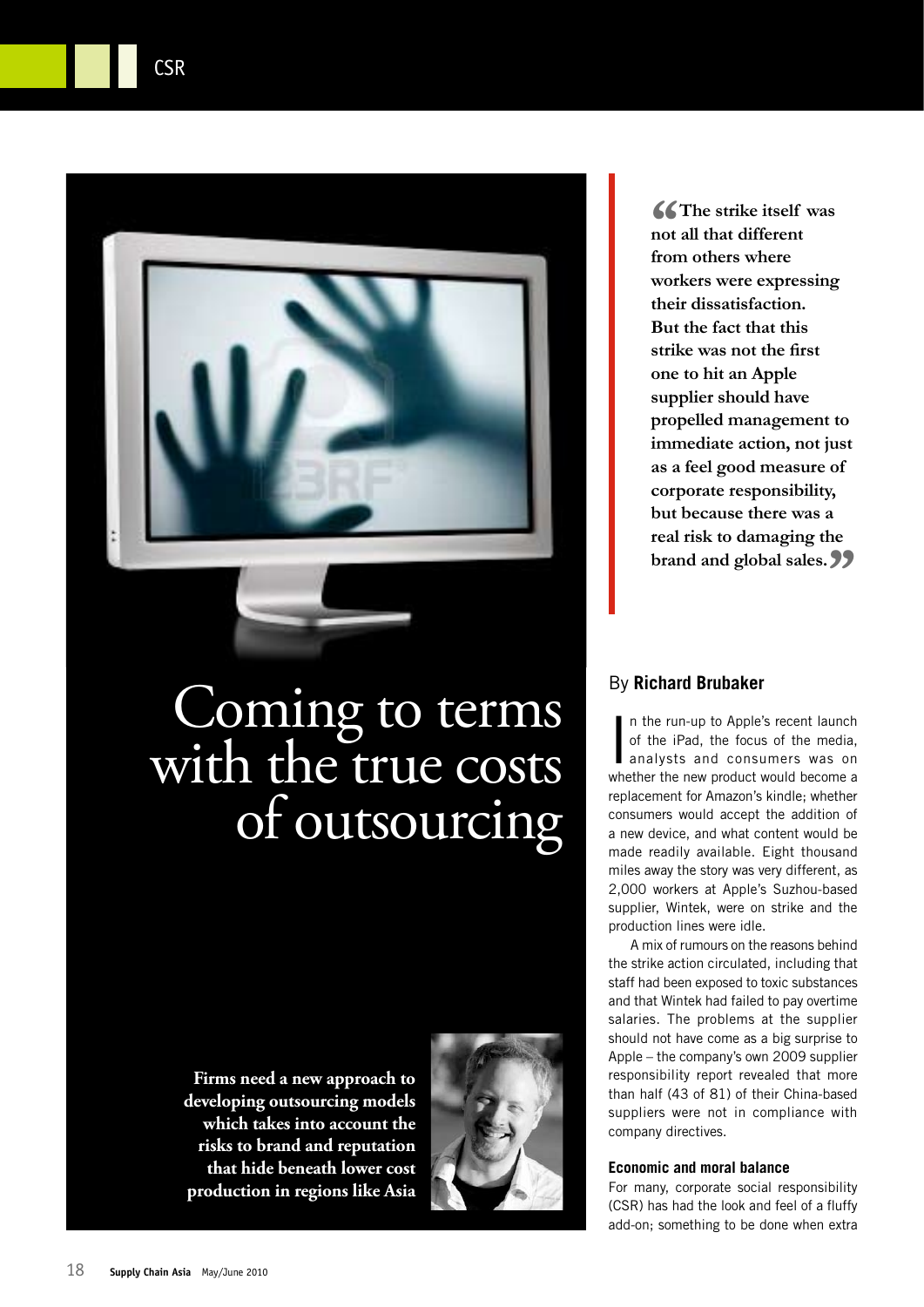**CSR** 

money was in the bank or when a little extra brand value needed to be created. It has not been seen as an investment in products, processes and people that create sustainable businesses, or as a strategic counter-balance to the negative externalities that many expose themselves to when outsourcing production to another country. While consumers on the whole may not understand the complexity of a supply chain, or have a direct personal connection to the labourer who assembled their product, they do have a line, and they will increasingly walk away from firms that break the unwritten and written codes. This is a fact that some firms have lost sight of over the past 18 months as the global recession took hold.

For Apple, the strike itself was not all that different from others where workers were expressing their dissatisfaction. But the fact that this strike was not the first one to hit a supplier of the global computer brand should have propelled management to immediate action, not just as a feel good measure of corporate responsibility but because there was a real risk to damaging the Apple brand and global sales.

Yet the conditions did not garner the 'red alert' one might have expected, and within six months of the release of the supplier responsibility report, news of a Foxconn employee committing suicide threatened to become a commercial issue for Apple as it highlighted the problems the company was facing with its suppliers.

For those who would suggest that companies should work to find a balance between economic and moral imperatives. what we are finding is that it is the firms who act morally that perform the best economically over the long-term, and those with the least moral imperative are more often the first to exit the market.

Why is this the case? Because a firm that has a core of responsible decisions and practices has a much better understanding of real costs and - unlike firms that act irresponsibly through graft, labour/ environmental abuse, and so on  $-$  is not relying on anyone to subsidise negative externalities. At some point, firms that ignore CSR will be forced to move into compliance and pay the real price for what they do. The question at that point is whether or not they can continue to compete on the new cost basis.

In the article 'Why Apple can't control its Chinese factories' it was recently reported by Malcom Moore in Britain's Daily Telegraph that the company was powerless to make a change in suppliers when an employee committed suicide at Foxconn's Suzhou facility because, "it is the triumvirate of big suppliers who are in charge of running the system day-by-day. If Apple tried to take its business elsewhere, it would risk losing its entire supply chain". If there is indeed something here, it signals the labour woes are symptomatic of a much wider supply chain management issue, and highlights once again why firms need to reassess how their supply chain models are constructed, this time with CSR and sustainability in mind.

#### The brand carries the risk

It should be abundantly clear that regardless of whether a supplier has produced to spec or failed to produce to spec, it is ultimately the brand that carries the risk. Nike, Mattel, Toyota and many others have all learned this lesson the hard way. It is an expensive lesson to learn, and one that others should take note of. Brands, not suppliers, ultimately carry the risk of CSR failure in supply chains, and it is their responsibility to take the necessary

steps to remove the risk of economic, environmental, and social failures.

Once ownership of the risks has been accepted by the brand, the next step is to work out where those risks lie, and where the exposure points exist. Firms needs to ask whether the main threats are found in environmental, labour, product quality, or other areas, and what the relationships are between these issues and stakeholders? They need to ask will it be a government official upholding a regulation; a blogger exposing an environmental failure; a line worker who falls ill, or a consumer who dies that will expose the problem?

## Low cost does not always mean full cost

Outsourcing a component, or a process, to a firm may bring immediate economic benefits through economies of scale, by allowing organisations to focus on core activities, or by savings from lower labour costs. But firms should never assume that these reduced costs, as quoted by an external firm, somehow represent the full costs of the move from in-house operations to outsourced operations, and

> **K** Regardless of whether a supplier has produced to spec or failed to produce to spec, it is ultimately the brand that carries the risk. Nike, Mattel, Toyota and others have all learned this lesson the hard way. **22**



## DO YOU VALUE YOUR ASSETS? • PEOPLE • PROPERTY • INFORMATION • REPUTATION

LRQA can help you validate your security • Assessment • Certification • Training

Please contact us at: enquiries@Irga.com or visit: www.supplychain.lrga.com



- $\bullet$  TAPA
- ISO 28000